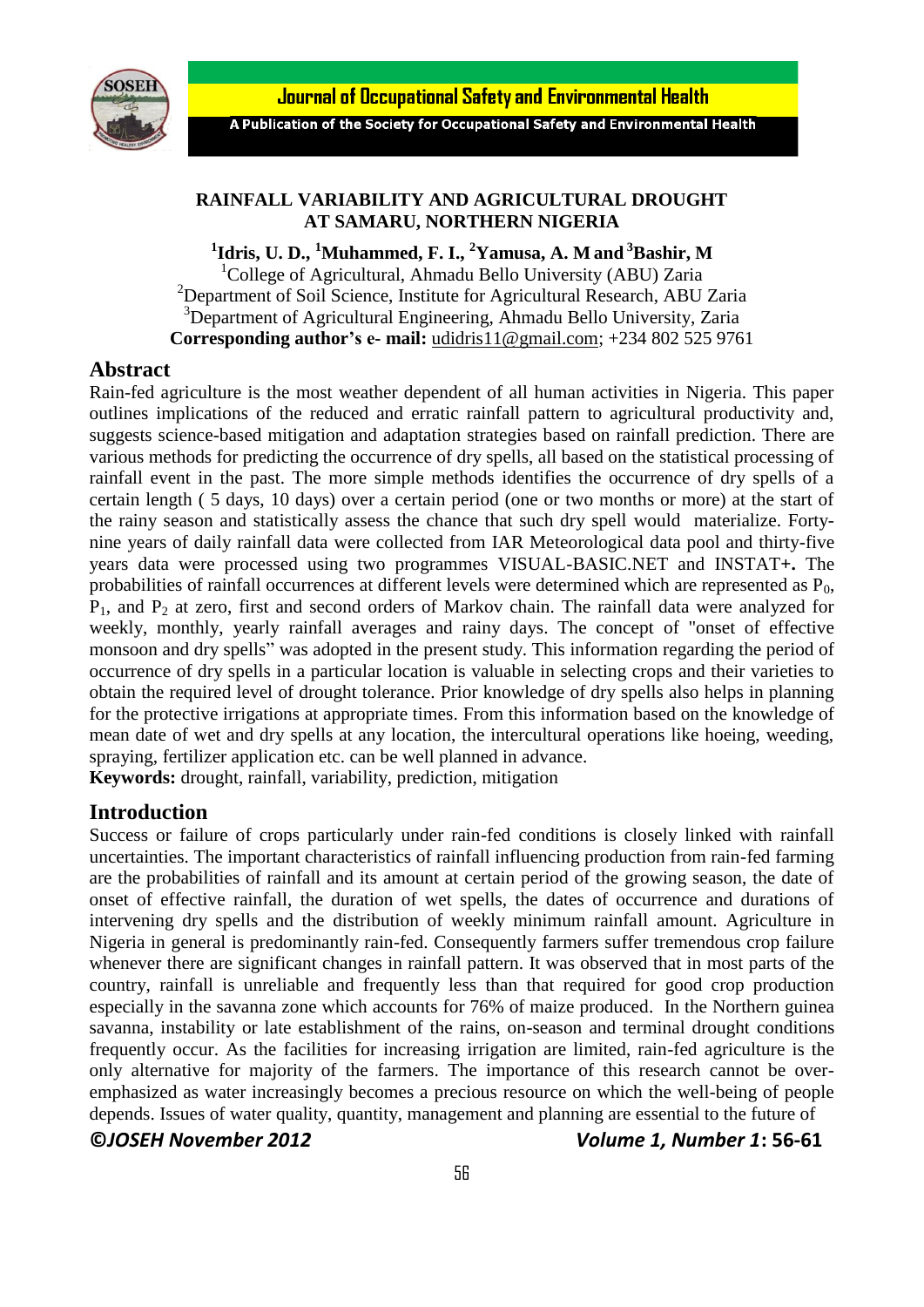the world population. Rain-fed agriculture, which forms the main economic base of the population of Sub-Saharan region of Nigeria is always at risk from the unreliable nature of the region's rainfall. It is likely to remain so for the foreseeable future, since more than 95% of the Agricultural farm-land is under rain-fed agriculture, Igbadun *et al*., (2005). Knowledge of the information about dates of on-set of rainfall, distribution and occurrence of rainfall during the growing season is therefore of fundamental importance in planning Agricultural operations. It is therefore necessary to give adequate attention to rain fed agriculture as a key element for food security in the study area (Idris, 2011). The objective of this research is to determine the variability of rainfall occurrence using probability distributions.

### **Materials and Methods**

**Study area:** The research was carried out at Samaru which is located at 11<sup>o</sup>11'N, 7<sup>o</sup>38'E on an altitude of about 686m above sea level. The area is situated in the Northern Guinea Savannah ecological zone of Nigeria. It has three distinct seasons; namely the hot dry season from March to May, the warm rainy season from June to September, and a cool dry season from November to February. The area has an average relative humidity of 36.0% during the dry season and 78.5% for the wet season. The average minimum and maximum temperatures recorded in the area are  $15.6^{\circ}$ C and  $38.5^{\circ}$ C respectively (NCAT, 2008). Kowal and Knabe (1972) observed that precipitation of 1118mm per year occurs in Samaru with a peak in August. Climatic data were obtained from Institute for Agricultural Research (IAR), Ahmadu Bello University (ABU), Zaria data pool. Fourty-nine years (1959-2007) of daily data were available for Samaru. Data available include rainfall, Evaporation, temperature (minimum and maximum), relative humidity, vapour pressure, sunshine hours, wind speed and radiation. Daily rainfall data for Samaru were obtained from the Institute of Agricultural Research (IAR) data pool. This station was chosen because of the availability of good and continuous rainfall records for a period of at least fourty nine (49) years between the years (1959-2007). Then (35) years data were selected at random for this work. The remaining 14 years were used for testing the models. The daily rainfall amounts were summarized into monthly averages to examine the trend of rainfall for the years in Samaru. The general trend of rainfall amount in August was observed.

*Data analysis: Initial and conditional estimation of rainfall probabilities***:** The concept of estimating probabilities with respect to a given amount of rainfall is extremely useful for planning agricultural operations. In a given cropping season, often decisions have to be taken based on the probability of receiving a certain amount of rainfall during a given day of the year  $P_0(W_t)$  termed initial probabilities. It is also possible to examine the probability of rain the next day if there is rain today P<sub>1</sub> (W<sub>t</sub>/W<sub>t-1</sub>); and the probabilities of rain today if the previous two days were wet P<sub>2</sub> (W/W<sub>t-</sub>  $1$ , Wt<sub>2</sub>). Thus the probability of occurrence of rain in a particular day depends on whether the day before was wet or dry. These probabilities are referred to as "conditional probabilities." In this study, daily rainfall data were processed using the VISUAL-BASIC (developed for the purpose) and INSTAT programme. Data analysis and the Markov chain probabilities based on daily basis were adopted (Bekele, 2000). The Markov chain is defined as a stochastic process, in which the knowledge about the state of the process at a given time,  $t_2$ , can be deduced from the knowledge of its state at an earlier time  $t_1$  and is independent of the history of the system before  $t_1$  (Gabriel and Neumann, 1962). Estimation of the initial and conditional probabilities of rainfall was done in two ways: The first was by using a written programme in VISUAL-BASIC with a module for precipitation occurrence, usually formulated as a Markov process. A simple point estimate for the probability of occurrence of a particular sequence of wet and dry days was given by Feyerherm *et al.* (1965) as the ratio of the number of years in which the sequence occurred to the number of years of record.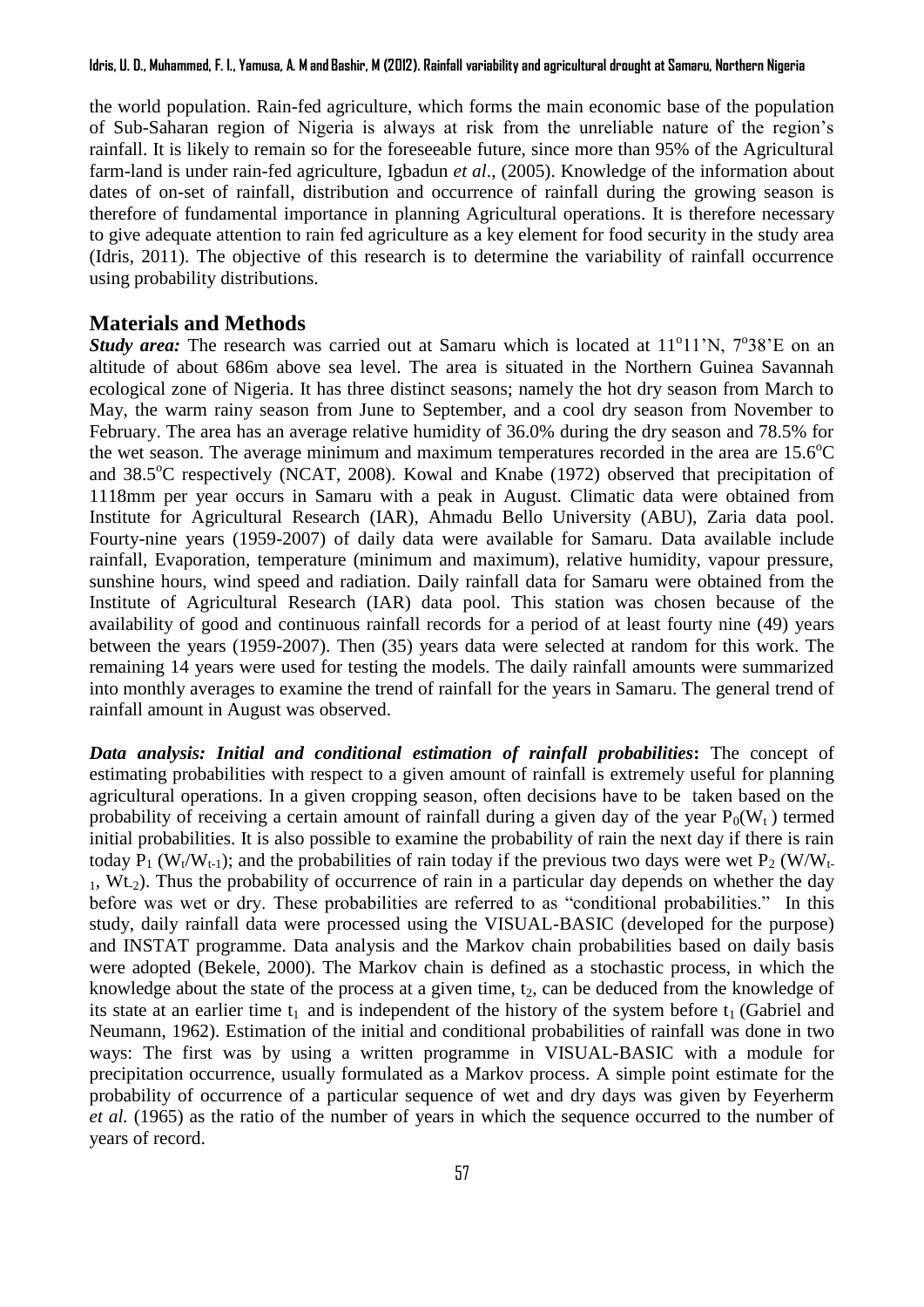$$
P_0(D_t) = \frac{no. of \text{ years that the (t)th day was dry}}{no. of \text{ years of record}} \tag{1}
$$

Where,

 $P_0(D_t)$  indicates the initial probability for the sequence of dry days. Other conditional probabilities could be estimated by similar ratios.

The second was estimated by the INSTAT+ 3.36 statistical package, is a simple general statistics package that also includes a range of special facilities to simplify the processing of climatic data. The expected amount of rainfall at specified probability levels were computed by fitting rainfall data with a complete Gamma distribution. This is a special case of Pearson type III distribution and has been found to fit rainfall data closely (Owonubi, 1992). The density function is given as:

$$
g(x) = \frac{1 x^{r-1} e^{-x/\beta}}{\beta^r \Gamma(r)} \quad \beta > 0
$$
\n
$$
\qquad (2)
$$

Where,

*x* is a random variable (in this case rainfall amount). β is the scale parameter, *r* describes the shape of the distribution and  $\Gamma(r)$  the ordinary gamma function.

# **Results and Discussion**

Table 1presents the mean monthly rainfall records for every five years over the 49 years. It can be clearly seen that the highest rainfall received was in August and July. Also it could be seen from the table that only in the first five year average (1959-1963) that the rainfall amount in June is more than that of July. The September also exceeded the August rainfall amount. In the years (1974- 1978) the average rainfall amount in September is 210.44mm and this is greater than that of July with 202.64mm. Apart from these variations, all the other five years August averages seen to be the highest measured rainfall amount in Samaru. This is an indication that all water harvesting structures should be well fixed before the end of June for collecting large amount of runoff. It is also a good time for erosion control.

**Table 1:** Mean monthly rainfalls (mm) for every five years

| <b>Years/Months</b> | Mar   | Apr   | May    | Jun    | Jul    | Aug    | <b>Sep</b> | Oct   |
|---------------------|-------|-------|--------|--------|--------|--------|------------|-------|
| 1959-1963           | 0.00  | 32.05 | 57.86  | 160.29 | 146.63 | 203.33 | 230.16     | 53.68 |
| 1964-1968           | 4.83  | 47.55 | 89.25  | 177.19 | 221.38 | 273.20 | 206.83     | 35.63 |
| 1969-1973           | 0.15  | 25.21 | 102.95 | 128.05 | 218.80 | 274.20 | 171.12     | 36.44 |
| 1974-1978           | 0.80  | 67.00 | 100.44 | 155.42 | 202.64 | 226.78 | 210.44     | 48.50 |
| 1979-1983           | 10.40 | 40.35 | 76.18  | 145.10 | 218.94 | 256.28 | 136.67     | 34.30 |
| 1984-1988           | 5.20  | 15.67 | 93.12  | 120.60 | 235.48 | 279.38 | 168.50     | 93.13 |
| 1989-1993           | 44.70 | 25.85 | 122.14 | 121.68 | 227.48 | 260.30 | 151.48     | 39.65 |
| 1994-1998           | 0.00  | 78.60 | 91.92  | 156.88 | 176.14 | 263.39 | 164.78     | 58.88 |
| 1999-2003           | 0.00  | 58.53 | 79.30  | 162.80 | 240.26 | 272.24 | 233.06     | 79.78 |
| 2004-2007           | 13.60 | 22.23 | 146.05 | 156.85 | 240.95 | 286.45 | 140.70     | 22.72 |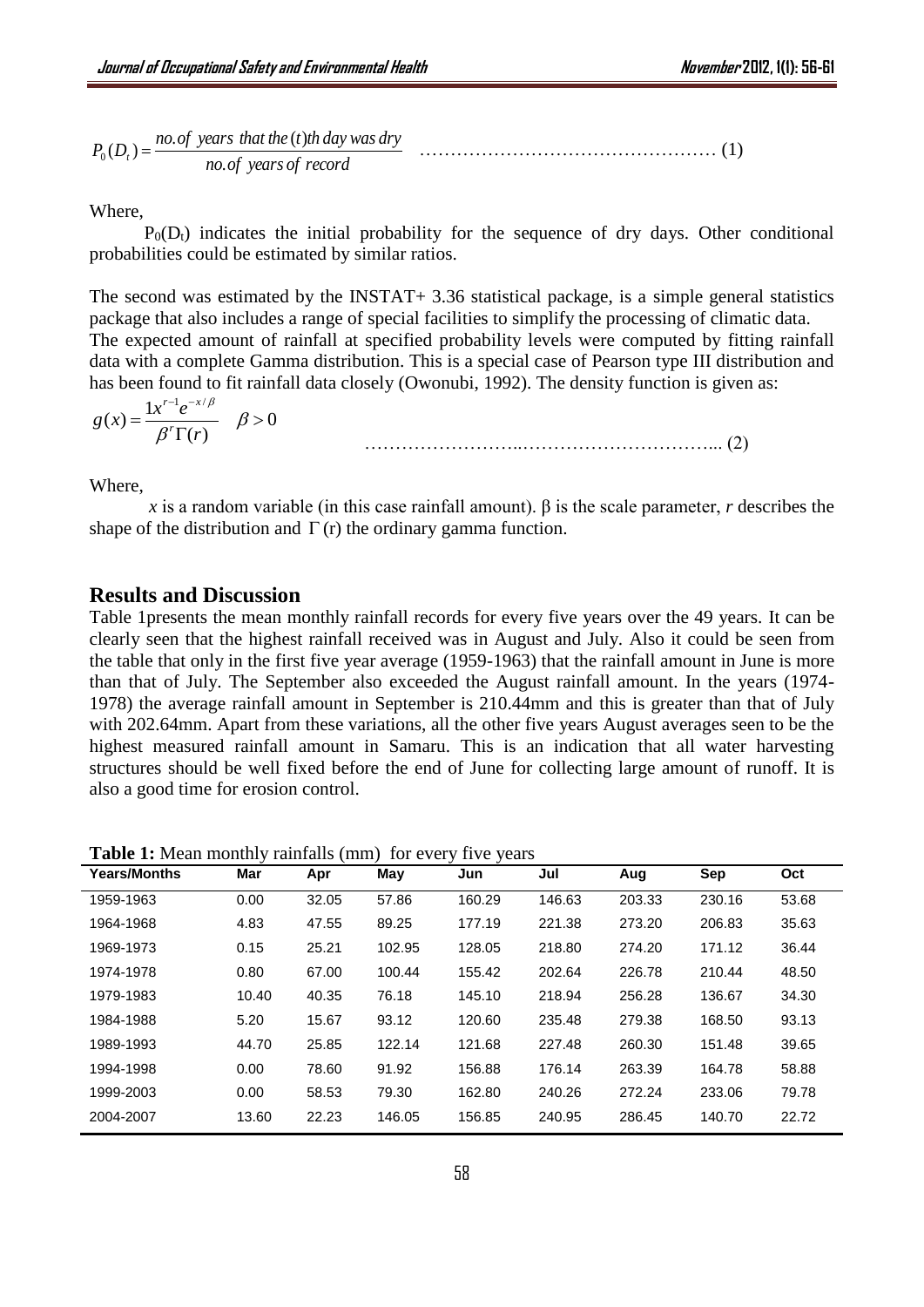

**Idris, U. D., Muhammed, F. I., Yamusa, A. M and Bashir, M (2012). Rainfall variability and agricultural drought at Samaru, Northern Nigeria**

**Figure 1:** Fluctuation of August rainfall (mm)

*Variability of rainfall***:** The highest amount of rainfall occurs in August, but it is not always constant it varies after certain number of years as seen from Figure1. In 1959 the total August rainfall in Samaru was 130mm. After 7 years the trend changed to 379mm in 1965 and subsequently fells to 81mm in 1967. A series of systematic trend is observed from the year 1978, 1988, and 1998 with constant rise and fall in the rainfall received during the August period with 10 years interval. Finally from the last three years, there is an indication that rainfall to be expected from this chart indicates perhaps a tendency towards a higher monthly total in the later years during the period of 2005 to 2015 in August. This is as a result of having the following rainfall amount of 235mm, 283mm and 318mm during the years 2005, 2006 and 2007 respectively. So proper planning should be made to protect reservoirs around Samaru for anticipated flood incidence, protection of soil surface to prevent erosion and construct water harvesting structures to mitigate the effects against shortages. Increasing trend in rainfall totals in the month of August in Zaria may pose significant danger to areas that are prone to flooding as reservoirs could easily overflow leading to loss of life and property.

*Dry Spell lengths for crop periods* **(***Agricultural Drought***):** Figure 2 shows that the probabilities of having long dry spells of 8 and 10 days from day 92  $(1<sup>st</sup>$  April) is very high. The chance of a dry spell of more than 10 and 8 days within the 30 days has dropped to about 0.3 and 0.4 by the beginning of May and is below 0.2 by  $9<sup>th</sup>$  May for 10 days and below 0.4 for 8 days respectively. By  $1<sup>st</sup>$  week of June (day 159) the chances of dry spell dropped to less than 0.1 and 0.2 for 10 and 8 days respectively. This type of results can help to determine planting strategy. Sometimes dry spells are needed for drying purposes and this type of plots also allows the timing for such events to be planned. If a 120-day crop is being considered, the results indicate that the difficult time is the first 30 days after planting.

From Figure 3, there are dry spells of 8 days or more in 45 (92%) of the 49 years. In the subsequent 30 days (May) there are dry spells of 8 days or more in 30 (61%) of the 49 year. While the last 60 days of the season (June and July) has only dry spell of 8 days or more in 9 (18%) and 5 (10%) of the 49 years respectively. The first column correspond to sowing in early April, and show most of the years would have had a dry spell of more than 10 days within the following 30 days.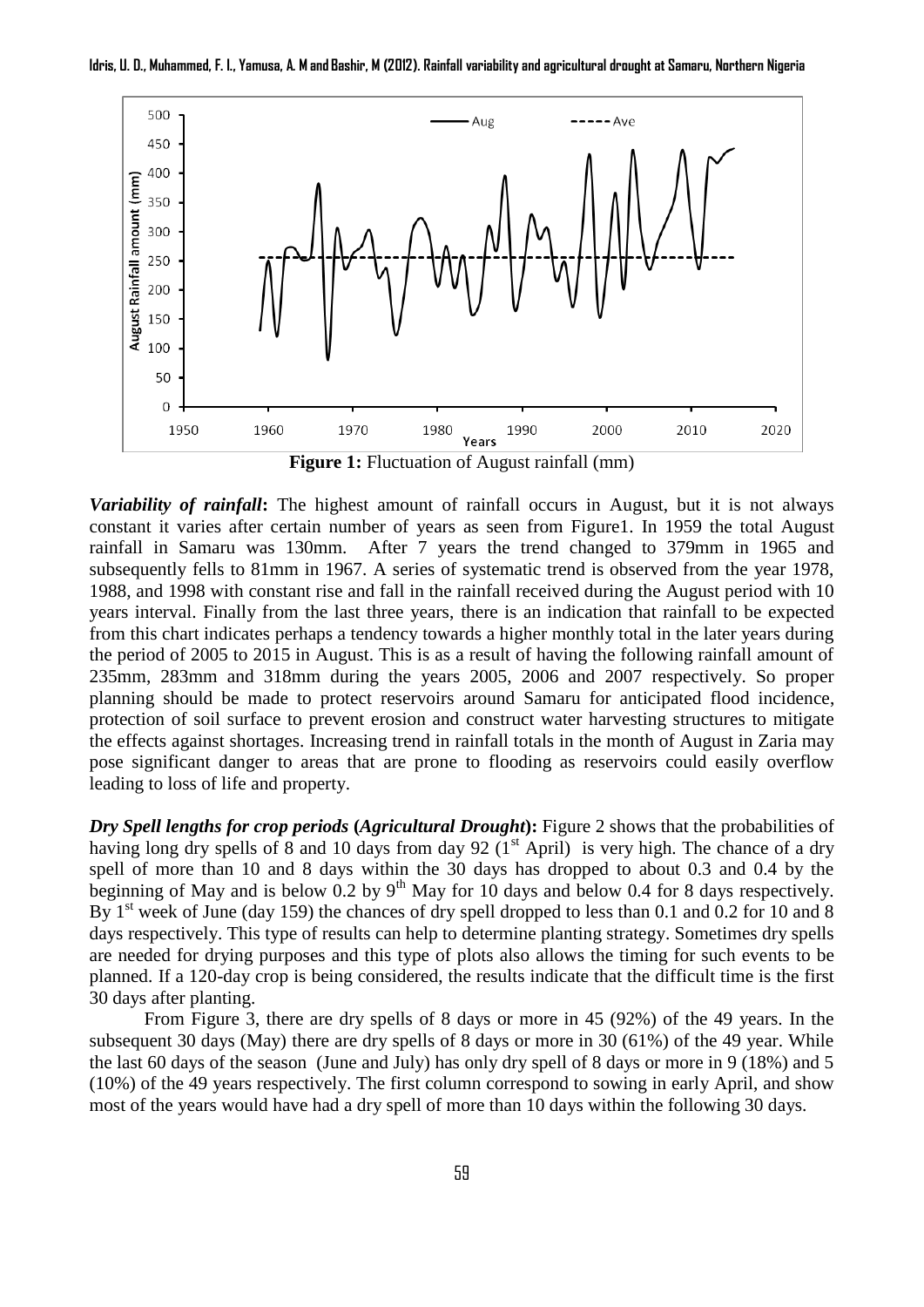



**Figure 3:** Number of dry spell days from April to July

In contrast, by the final two columns the longest spell in any year is 7days except 18% and 10% of the years in June and July respectively. Assume that the sowing failed if there was a 10-day dry spell; in this case the farmers has to wait till June for successful sowing to avoid the risk of planting more than one time, because is estimated as 41% and 8% in May and June respectively. This agrees with the work of Kowal and Knabe (1972) and (Edoga, 2007) for suggesting the planting date to be June in the study area. But this work is suggesting the planting date should be from third week of June to avoid the long dry spell in these range of years from 2010 to 2015 rainy season. This information regarding the period of occurrence of dry spells in a particular location is valuable in selecting crops and their varieties to obtain the required level of drought tolerance. Prior knowledge of dry spells also helps in planning for the protective irrigations at appropriate times. From this information based on the knowledge of mean date of wet and dry spells at any location, the intercultural operations like hoeing, weeding, spraying, fertilizer application etc. can be well planned in advance.